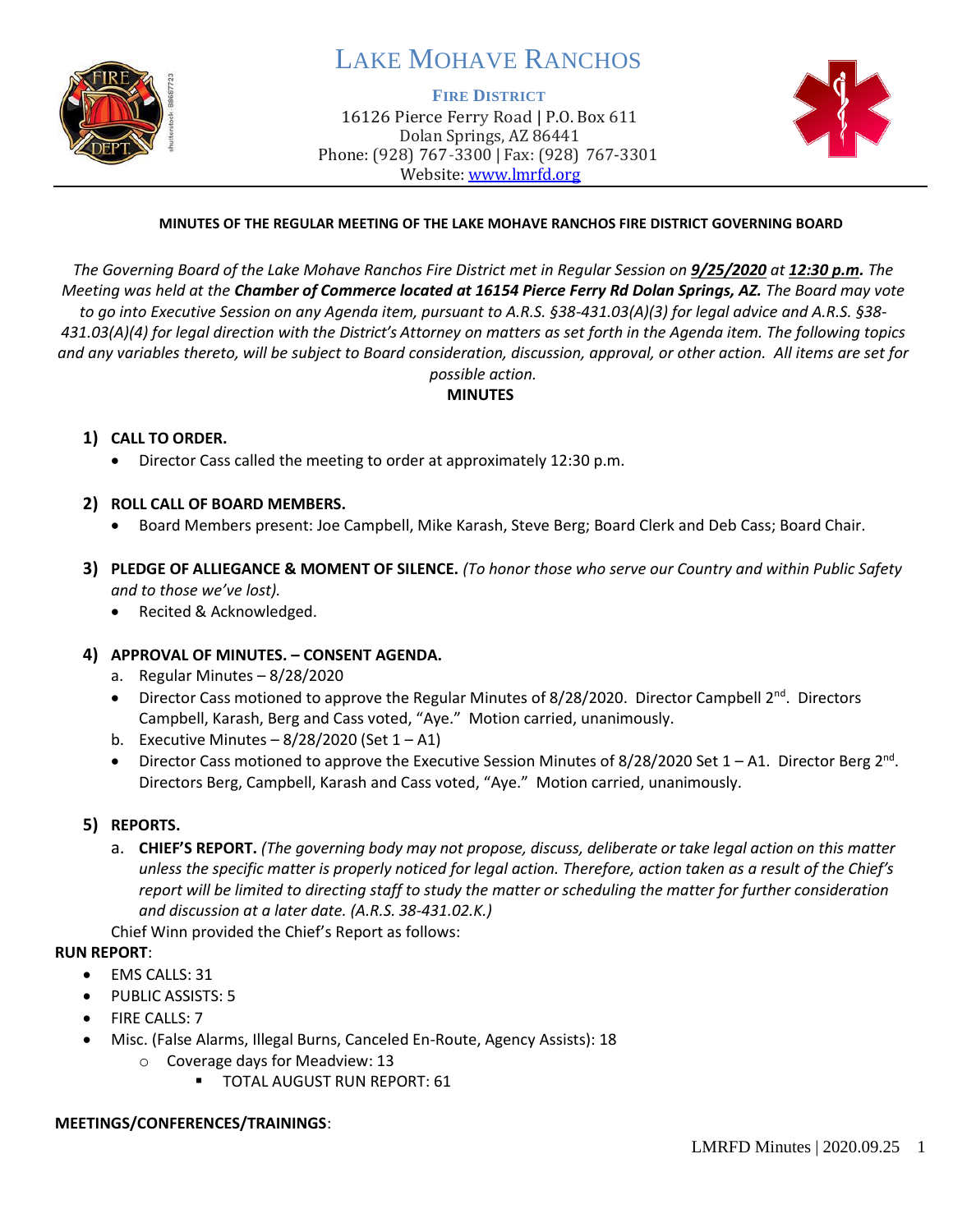- 08/08/20 Volunteer Training
- 08/11/20 Run Review
- 08/11/20 Provider Meeting
- 08/11/20 Target solutions
- 08/26/20 United Fire (grant)
- 08/26/20 Chief Cunningham (cut short due to a fire call)
- 08/27/20 MCFOA (zoom)
- 08/31/20 Chief Cunningham

## **DISTRICT PROPERTIES**:

• None to report.

### **DISTRICT VEHICLES:**

- Ambulance 1190 (Transmission)
- Brush 416 spare tire (repaired not replaced)

### **SUPPRESSION** (**OPERATIONS**):

- Since last Board Meeting (8/28/2020) I had an individual inquire about Volunteering who had Volunteered previously for LMRFD and the previous Fire Chief made determinations with that individual's volunteerism. A recent reinterview was conducted, and I conferred with our Volunteer Coordinator, Scott Aitken the details involving this prior Volunteer and utilized Scott's experience, knowledge, and professional recommendations for the reconsideration of this individual. This is another example of how Scott is an invaluable member of the team and his input is important and considered. All our Volunteers are appreciated, and we certainly would like to have more onboard as well.
- There have been two other Volunteer inquiries, but nothing has materialized in the way of an application or anyone showing up to see myself or Scott Aitken.

## **ADMINISTRATION (OPERATIONS)**:

- AFDA classes have been cancelled for winter 2021. A one-day class for newly elected and/or reelected members will be scheduled in December 2020. Karen is staying on top of this to schedule members and myself.
- Karen and I are working on a revision of the application of employment that had been previously approved by the Board 3/25/2019, we hope to shorten the application.
- A member of the public made a statement regarding additional payout for former Chief DeMaio and for follow up and response, Karen researched this and we have sited the following from the 11/25/2019 Minutes, this item was held in Executive Session and here is the action that took place in public: Chairwoman Cass motioned to authorize severance payment as indicated by Legal Counsel, to former Chief DeMaio and for Administration to prepare a check for the

amount of \$5,275 from the payroll account for signatures.

- Last meeting (8/28/2020) I misspoke and unintentionally took credit regarding a discrepancy with Martin Swanty. It was Karen that found and notified me immediately of the discrepancy with the estimate provided by Martin Swanty. We then reviewed the Martin Swanty estimate for the transmission repair and she explained to me not only was the discount plan not shown, but the tax was also incorrect. She also verified this with the Financial Clerk, and we all discussed the matter further. Previously, LMRFD was receiving a discount plan rate and to clarify, they were not attempting to honor that on this new estimate as they had previously done for us on the other noted repairs. That caused and raised questions on our end and in a good faith effort we received additional estimates to review and present.
- The Board was made aware of a potential conflict of interest pursuant to A.R.S. 38-503 of an employee's relation to an employee at Martin Swanty and acknowledged that with a vote at the 2/28/2020 board meeting.
- Regarding the OT for the Administrative Manager, this has been reviewed by legal counsel with no further action needed.
- Regarding the Financial Clerk, the former Fire Chief and Karen proposed this position to the Board for continued internal controls and security for the District and taxpayers. The Board approved this position of the Financial Clerk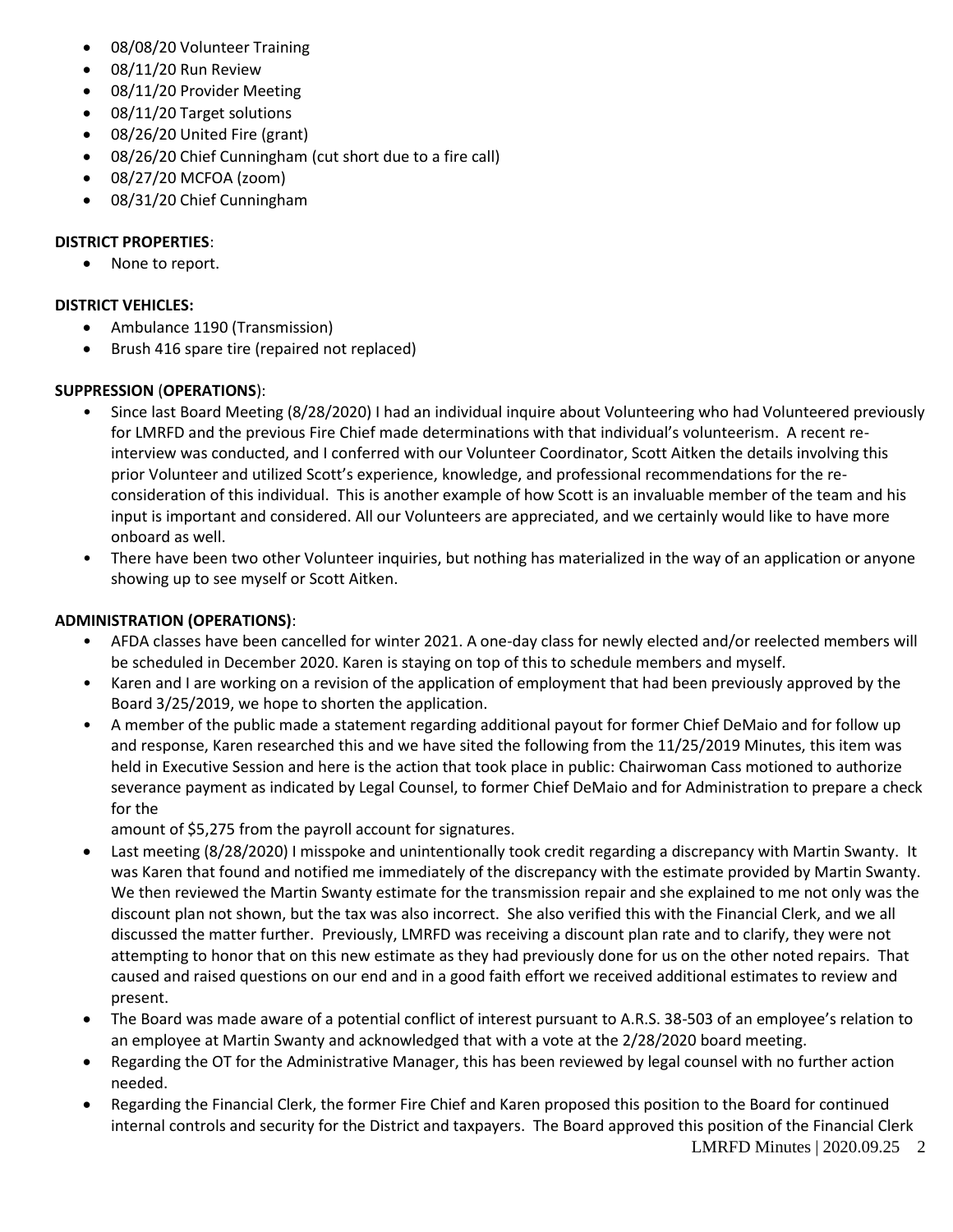for \$12/hr. at 5 hours per week. To date there has been no OT collected by the Financial Clerk. For further clarification, Karen and our Financial Clerk have not worked together before.

- Thank you for Karen's maintenance and diligence with our insurance company. They will be issuing LMRFD a surplus check in the amount of \$1929.81.
- Karen and Lovelle are continuing to work with the QuickBooks cross-over, this is an extremely in-depth process and they have kept me abreast of the progress and challenges. The Board may notice updated format changes to reports due to the changeover process. This will be on-going until completion. For further clarification, Karen does not have sole reign over the District's financials and I, myself am involved in the day to day operations with these two individual employees.
- As far as the inner professional working relationship between myself, Karen and Lovelle we communicate regularly regarding District business, goals, and projects with respect to each other's essential duties.
- I have been approached by taxpayers referring to hearsay that the District is failing or going under and other various posts on social media, once again, this hearsay seems to come up often and is inaccurate.

### **PROJECTS IN THE WORKS:**

- Grant research (continual)
- Lexipol Policy Manual (continual)
- Report Writing training (continual)
- Prioritizing Station and Vehicle repairs (started and continual)
- Subscription Service (follow-up and continual)
- Out of District Contracts (follow-up and continual)
- Property Research Project (started and hope to have this information to the Board at the October meeting)
- Fee Schedule (working with Karen on this project and hope to provide to the Board for consideration at the October meeting)

#### **OTHER**:

- A.R.S. 48-805.03(2)(B) Employment of relatives; violation; classification has been discussed with Legal Counsel regarding classifications (full-time, paid-on-call and volunteers).
- Possible community outreach with the Mt. Tipton Elementary School Halloween Event (following up).
- Dolan Days (need information for community outreach) for participation related to Fire Prevention (following up).

## b. **FINANCIAL REPORT(S).**

- 1. Review and approval: August 2020 Financial Report(s). *(The financial report(s) are to be reviewed and approved by the Board).* (Administration)
- Chief Winn reported the August 2020 Financials as follows:
- Total Warrant Revenue (includes property taxes, FDAT and Interest): \$13,074.26
- Total Ambulance Revenue: \$43,156.63
- Miscellaneous Income: \$10.00
	- o Total Monthly Revenue: \$56,240.89
- Total monthly expenditures: \$66,062.19
- Total Warrant Account Register Balance as of 8/31/2020: \$561,897.68
- Total Wells Fargo Account Register Balance as of 8/31/2020: \$47,526.32
	- o Total combined Balance: \$609,424.00
	- Director Cass motioned to approve the August 2020 Financial Reports. Director Campbell 2<sup>nd</sup>. Director Berg asked about the totals for QuickBooks. Ms. Jackson noted a restructure of that report is occurring, to show each value broken out. Directors Campbell, Berg, Karash and Cass voted, "Aye." Motion carried, unanimously.

#### **6) REGULAR BUSINESS.**

a. Information regarding: Administer Oath of Office and Certificate of Compliance for newly appointed Board Member Susan DeLara. (Cass)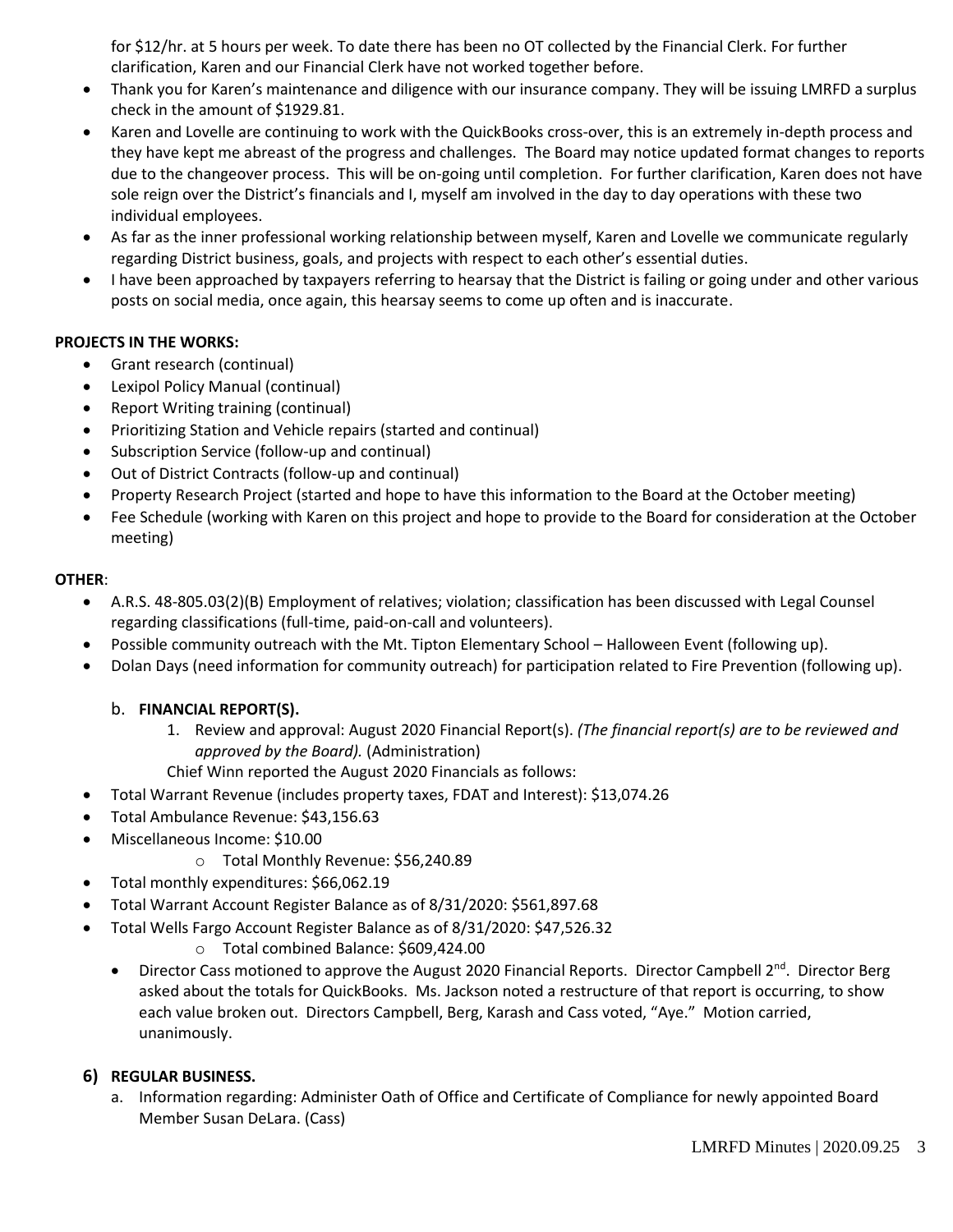• Director Cass administered the Oath of Office to Susan DeLara, who recited it aloud. Director DeLara confirmed the Certificate of Compliance. Director DeLara present for meeting. No Action.

# **7) EXECUTIVE SESSION.**

- a. Board of Directors may vote to go into Executive Session pursuant to A.R.S. §38.431.03(A)(3) for legal advice and pursuant to A.R.S. §38.431.03(A)(4) for legal direction and pursuant to A.R.S. §38.431.03(A)(1) for personnel matters for the following matters:
	- 1. Discussion regarding: Possible litigation ex-Chief Bonnee- previous agency payment for unattended trainings and meetings. (Cornelius)
	- 2. Discussion regarding: Possible litigation prior employee Phyllis Aitken- agency property removal. (Cornelius)
	- 3. Discussion regarding: Personnel issue re: harassment/defamation against agency staff Karen Jackson. (Cornelius)
	- 4. Discussion regarding: Personnel issue re: possible false reporting against agency staff Karen Jackson. (Cornelius)
- b. Board of Directors may vote to go into Executive Session pursuant to A.R.S. §38-431.03(A)(1) for personnel matters for the following matters:
	- 1. Discussion regarding: Personnel Matter re: Karen Jackson re: compensation. (Winn)
- Director Cass motioned to enter Executive Session for all items listed. Director Berg 2<sup>nd</sup>. Directors Berg, Campbell, DeLara, Karash and Cass voted, "Aye." Motion carried, unanimously.
- Public Session ended at approximately 12:45 p.m.
- Executive Session began at approximately 12:46 p.m.
- Executive Session ended at approximately 2:44 p.m.
- Public Session reconvened at approximately 2:45 p.m.

## **8) REGULAR BUSINESS.**

- a. Discussion and possible action regarding: possible litigation ex-Chief Bonnee previous agency payment for unattended trainings and meetings. (Board)
	- Director Cass motioned to direct Administrative Staff to do as directed in Executive Session by next board meeting. Director Campbell 2<sup>nd</sup>. Directors Campbell, Karash, DeLara, Berg and Cass voted, "Aye." Motion carried, unanimously.
- b. Discussion and possible action regarding: possible litigation prior employee Phyllis Aitken agency property removal. (Board)
	- Director Cass motioned to have Admin meet with Phyllis Aitken. Director Berg 2<sup>nd</sup>. Directors Berg, Karash, Campbell, DeLara and Cass voted, "Aye." Motion carried, unanimously.
- c. Discussion and possible action regarding: harassment/defamation against agency staff Karen Jackson. (Board)
	- Director Berg motioned to direct Legal Counsel to pursue a harassment injunction as discussed in Executive Session. Director Campbell 2<sup>nd</sup>. Directors Berg, Campbell, Karash and Cass voted, "Aye." Director DeLara voted, "Nay." Motion carried, 4-1.
- d. Discussion and possible action regarding: possible false reporting against agency staff Karen Jackson. (Board)
	- Director Cass motioned as advised by Legal Counsel to have Admin Staff do as directed in Executive Session. Director Campbell 2<sup>nd</sup>. Directors Campbell, Karash, DeLara, Berg and Cass voted, "Aye." Motion carried, unanimously.
- e. Discussion and possible action regarding: Karen Jackson re: compensation. (Board)
	- Chief Winn stated this is an informative item to the Board that in review of Mrs. Jackson's time over the course of just over a year we found that we have to pay Mrs. Jackson for time that she had previously donated. No Action.
- f. Discussion and possible action regarding: Lake Mohave Ranchos Fire District re: Volunteers. Information re: same. (Berg)
	- Director Berg noted he had a follow-up discussion with the Chief regarding parameters as a Board Member the Chief would like followed, for pursuing and searching for Volunteers. Director Berg explained he and the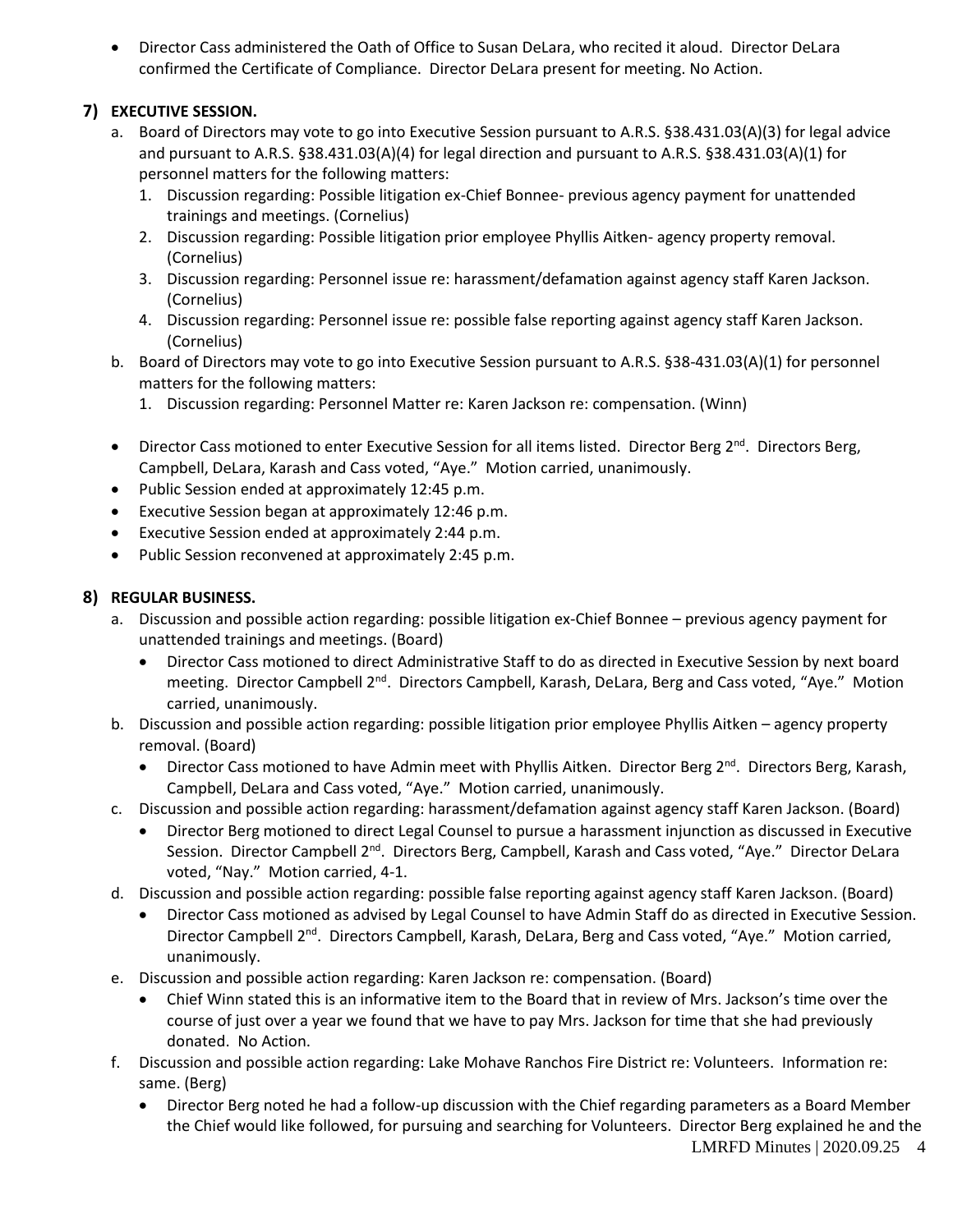Chief discussed going to the County and obtaining the list of people a gentleman from the last meeting stated they had. Chief Winn stated he attempted to contact Mr. Stultz from last meeting and was unable to reach him to obtain specifics that he had referred to. Chief Winn stated he explained to Director Berg where to have interested persons go on the Website for applications, noting those applications are being revised. Chief Winn noted those people can come into the District Office and see him directly, stating that ultimately the decision to hire said Volunteers lays solely on himself, noting it is not something the Board handles. Chief Winn stated that Director Berg seemed enthusiastic to send potential Volunteers the Chief's way. Ms. Koeppen, a member of the public asked for clarification to define the term "hire." Chief Winn stated that Volunteers are hired as employees of the District in an uncompensated capacity. Chief Winn explained the Volunteers are also covered under Worker's Compensation which also designates them as an employee should something occur. No Action.

- g. Discussion and possible action regarding: Memorandum of Understanding (MOU) re: Mohave County Probation Department and Lake Mohave Ranchos Fire District re: Community Restitution Program/Community Service. (Administration)
	- Chief Winn explained he was approached by a member of the public for community service and in researching found no Agreement for the department for a little over a year. Chief Winn stated he reached out and obtained the information for the MOU between the Probation Department and the District. Chief Winn stated it will be his obligation to sign off on Community Service Workers, assign tasks and projects on a person by person situation for those individuals. Chief Winn asked the Board for authorization to sign the MOU and have the District be apart of the members rehabilitation into society. The Probation Department Officer, as explained by Chief Winn stated the Fire Department's professional environment would be beneficial for these people rather than a bar environment and they would see something positive in their service. Director Berg asked if there would be a ride-along involved. Chief Winn stated no, not with this item. Director DeLara asked if they would be covered under the District's Workers Compensation and Chief Winn stated they will be covered under the County. Director Karash motioned to authorize the Chief to institute this program. Director DeLara 2<sup>nd</sup>. Directors Karash, DeLara, Campbell, Berg and Cass voted, "Aye." Motion carried, unanimously.
- h. Discussion and possible action regarding: Ambulance Billing re: review of services and Aging Detail Report (ADR) information, collection agency review and review of potential alternative collection agencies for consideration. (Administration/DeLara)
	- Chief Winn stated the current medical billing company is Andres Medical Billing and they charge 3.95% on collected. Chief Winn stated the billing company only gets paid if they collect. Chief Winn noted the billing company works directly with our collection agency and provide the collection agency anything 120+ days as uncollected, unless an arrangement has been made. Chief Winn noted Andres Medical Billing has an overall collection rate for LMRFD at 75%. Chief Winn noted monthly collections run in the rear, explaining this is based off timely filing limits and appeals that may occur. Chief Winn noted that Andres Medical Billing specializes in ambulance billing, appeals, arrangements and assists with feedback in reporting system for better revenue collections. Chief Winn noted that the downfall of revenue collections has been due to inaccurate or incomplete reports by the crews. Chief Winn explained the Andres Medical Billing communicates well with what they need to complete a billing claim if there is an issue. Chief Winn stated the collection agency the District has is HCI (based out of AZ) and has been with them since 2013. Chief Winn noted HCI charges 30% on collected, noting again there is no flat fee it is based on what they collect for the District. Chief Winn noted HCI collects for our prior billing company and our current billing company. Chief Winn noted they are legally allowed to collect up to 7 years for unpaid claims. Chief Winn explained all the numbers had not come in on time and will be reported at the October meeting. Director DeLara stated she reached out to 3 different collection agencies based off the uncollected amount and provided a comparison for each agency. Director DeLara noted that if the District can collect at least 30% of the accounts in collections that would be a good effort. Director DeLara stated she agrees with staying with the current billing company, but they should look into switching collection agencies and try a new one for 6 months or so and see how it goes. Director DeLara suggested monies that are collected by the collection agency be utilized towards incentives for pay for others to join our Fire Department. Director DeLara noted out of the 3 collection agencies she researched; her recommendation is the RFGI agency. Director DeLara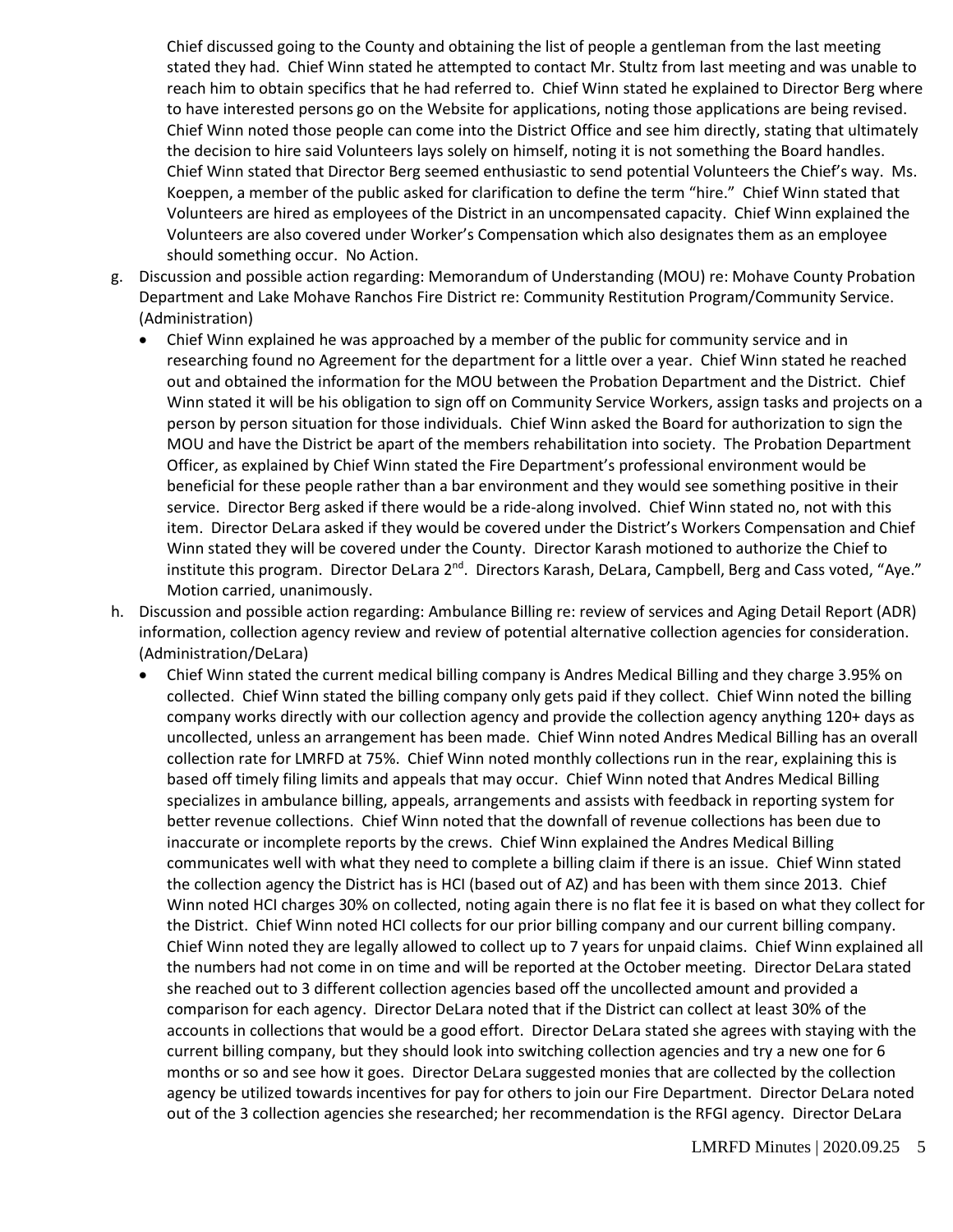explained they probably would not receive anything lower than a collection agency charging 35% on what they collect for the District as their fee. Director Berg asked the approximate age of debt the District has. Chief Winn explained any debt in 2013 has reached the 7-year limit on allowed collection and HCI has not written any debt off. Director Berg asked if it is common for District's to write some debt off. Chief Winn confirmed it is common for District's to do write some debt off. Item Tabled for continuation at the October meeting.

- i. Discussion and possible action regarding: Lake Mohave Ranchos Fire District Governing Board re: Regularly monthly meeting schedule (time/day of week). (Administration)
	- Chief Winn stated this item was raised by a member of the public. Chief Winn noted options of Admin going to 8a.m.-5p.m. on a M-F schedule, taking the Thursday off before the meeting or taking the Monday off before the meeting. Chief Winn stated he would not suggest the Monday off idea as it would put a hamper on some duties. Chief Winn explained ultimately the decision to change the Admin schedule would be his to make, stating if the Board wanted to change their meeting day or time that falls on the Board. Director Cass inquired about changing to morning from afternoon so it's not a full day. Chief Winn explained our week consists of board meeting preparations that takes place all week. Director DeLara asked if it is reasonable to think a meeting can be done in 2 hours. Director Cass and Director DeLara spoke about the length of meetings and agreed there is no guarantee of how long a meeting can last. Director Cass noted they have been in 7-hour board meetings before. Director DeLara stated she would like an earlier time frame for the board meetings. Chief Winn stated they are trying to get to the point on agenda items and keep them short and sweet. The board members ensued in discussion of a possible time change for the monthly meetings all noting they would prefer a morning time frame. Director Cass motioned to change the meeting time to 10:00 a.m. on the 4<sup>th</sup> Friday of the Month effective today, Director Campbell 2<sup>nd</sup>. Directors Campbell, Karash, Berg, DeLara and Cass voted, "Aye." Motion carried, unanimously.
- **9) CALL to the PUBLIC.** *(The Fire District Board is not permitted to discuss or take action on any item(s) that are not on the Agenda that are raised in the call to the public. However, individual Board Members may be permitted to respond to criticism directed to them. Otherwise, the Board may direct that staff review the matter or that the matter be placed on a future agenda. The Fire District Board cannot discuss or take legal action on any issue raised during the Call to the Public due to restriction of the Opening Meeting Law).*
	- Charlotte Kiffer
		- o Observed people at the meeting table without masks on.
		- o Noted an individual included in Executive Session that she doesn't know who they are or why they were in Executive Session.
		- $\circ$  Stated the payout for former Chief DeMaio from the special meeting of 11/6/2019 had changed from the previous meeting and vote and was indicated to be no more than \$9k for the additional payout, stating prior it was determined differently by Legal Counsel and Accountant.
		- o Mentioned that the work week discussion of the Chief didn't take place which would provide the District another day of coverage placing him in Meadview.
		- $\circ$  Commented that although the Chief oversees the two people doing finances, they are not independent oversight.
		- o Mentioned the MCC update was not on the Agenda.
		- $\circ$  Stated that she doesn't know what the Board discussed about Tim Bonnee or Phyllis Aitken in Executive Session, and reiterated the Board agreed not to pursue from former Chief DeMaio \$3,500 that DeMaio was overpaid.
		- o Noted she isn't saying Phyllis Aitken took anything from the District, explaining that Karen Jackson told her over a year ago or so that she couldn't find the tape of the telephone conversation between the Chief, Picard and Karen and she was looking for a way to get that to the DA, noting DeMaio had taken it home.
		- o Mentioned she was looking forward to the DSCC Celebration and is hopeful the Chief will send apparatus and goodies as it was a successful event for the kids last year.
		- o Noted the waiver of monies for other patients due to a hardship was provided, setting precedence.
	- Bobby Porzio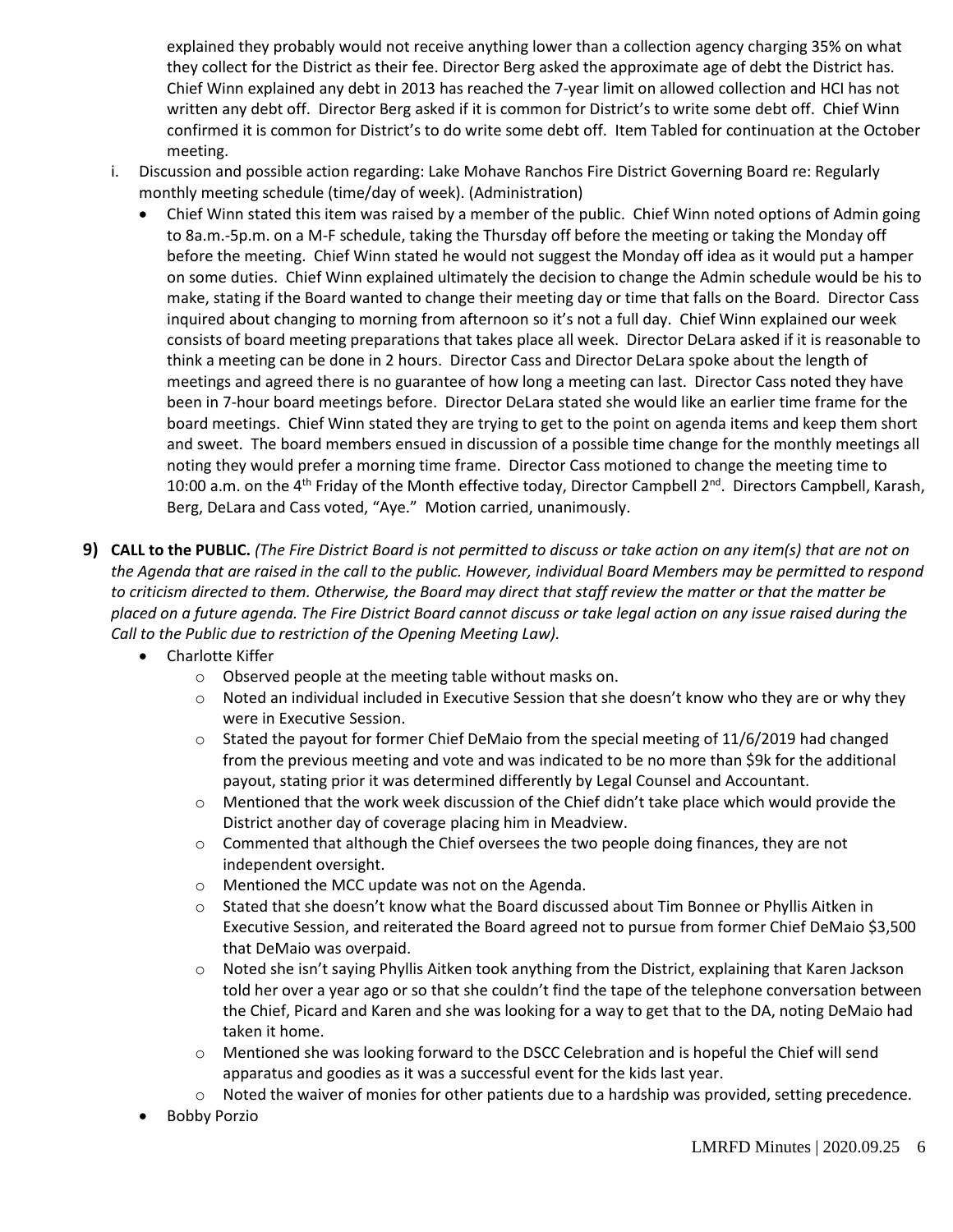- o Stated the two prior Chief's have asked for Volunteers.
- o Mentioned the 9/23/2019 Minutes where the prior Chief stated he had 9 Volunteers and 5 applications. Mr. Porzio wanted to know where they were.
- o Indicated he spoke with Mr. Aitken and asked how many Volunteers the District has. Mr. Aitken had told him 4 (1 of them working very limited).
- o Stated he contacted MVFD, NACFD, KFD, BHCFD and GVFD didn't return the call, explaining none of them have Volunteers for Fire Suppression. Mr. Porzio stated the reasons provided were the following:
	- meet industry standards
	- laws
	- liability
	- physicality
	- professional standards

Mr. Porzio stated we need to take what they are saying, we can't take the rules that are given to us and deviate from them. Mr. Porzio noted the insurance company may have guidelines for Volunteers also. Mr. Porzio stated the LMRFD must meet the requirements for the District's protection. Mr. Porzio commented that he was a Volunteer for LMRFD for 20 years and stated that the LMRFD does not need to get itself in the ringer for not following standards as there has been law changes that have occurred.

- David Anthony
	- $\circ$  Requested the board meetings be held at a different location, suggesting the most appropriate place would be the fire department.
- Larry Tennant
	- o Mentioned he's been in the Ambulance business for 25 years, explaining Medicare was 3 years behind on rates and pays 80% of what they approve.
	- o Noted if Medicare has paid on these collections you will not collect anymore.
	- o Stated it's not cheap to be in Emergency Medical.
	- o Stated you can't rely on Volunteers to be present.
	- $\circ$  Complained about the current billing company relating to his own personal matter.
	- o Suggested the Board to step back a little and get the public more involved.
	- o Commented there may have been to many Executive Sessions and thinks the current Budget is fictious and doesn't believe in it.
- Ellen Reh-Bower
	- o Stated that it has been a well understood fact that Volunteers must meet the same standards, qualifications, etc. as paid employees.
	- o Noted that a lot of new people are moving in (40, 50, 60 yr. old's) and suggested efforts be made for better recruiting of Volunteers.
	- o Spoke about the Volunteer Support Program line item of \$10k and requested it to be placed back in the next year's budget.
	- o Noted there are Grants provided through MCC for education for the 40, 50, 60 yr. old's that are moving in along with a current qualified Volunteer.
	- o Suggested placing a sincere and concerted effort be put out for Volunteers.
	- $\circ$  Spoke about an item she requested for the agenda, requesting an independent accounting service be reimplemented.
- Theodora Koeppen
	- o Requested a follow-up regarding the Cardiac Monitors as noted from the month prior in the call to the public.

## **10) CONSIDERATION OF FUTURE AGENDA ITEMS.**

Specified tabled items will move to following month's Regular Meeting, unless noted otherwise and/or pending additional information.